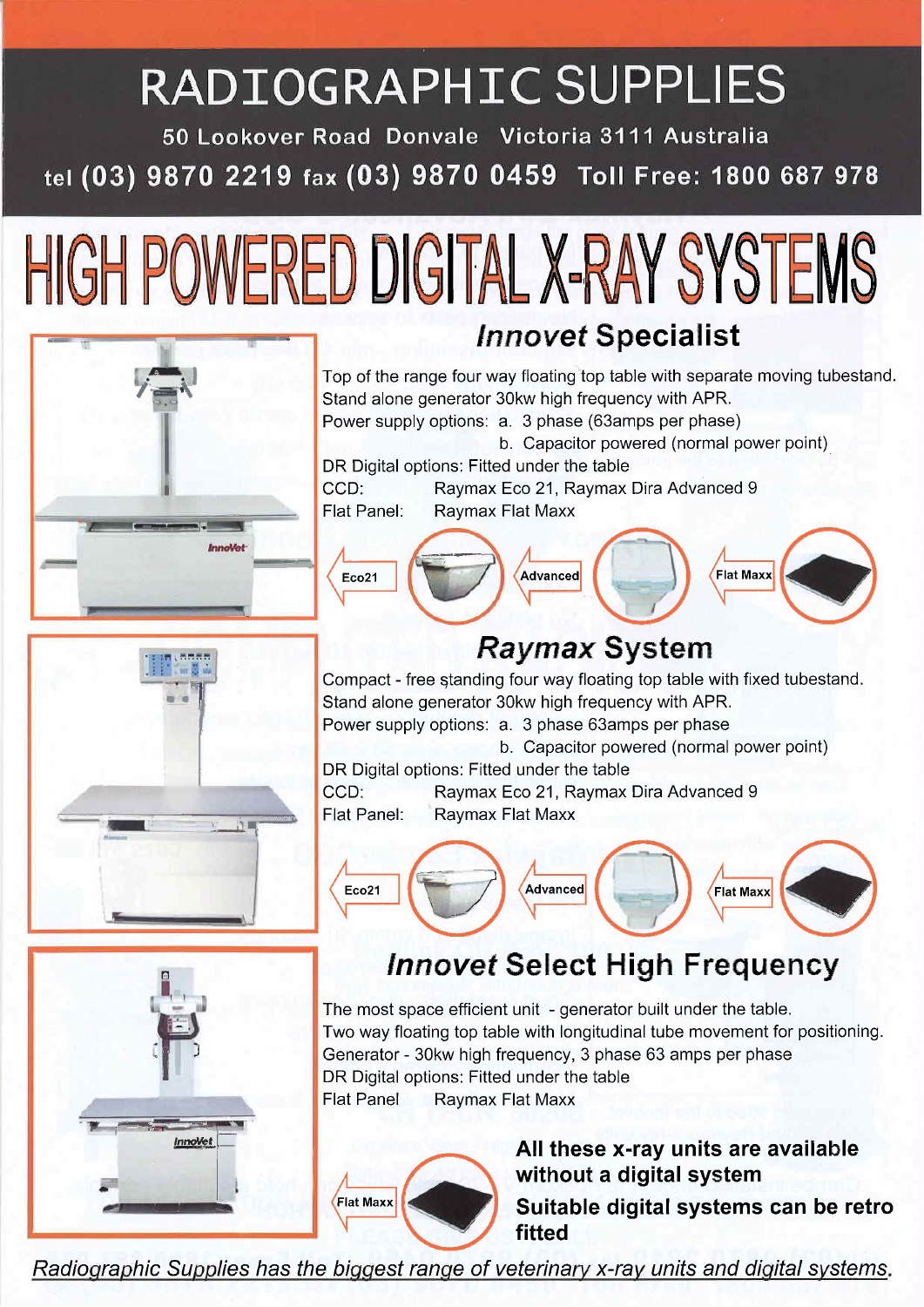DR DIGITAL SYSTEMS

## For fitting into suitable radiographic tables

## Raymax Oira Advanced 9 CCO

Raymax Flat Maxx Flat Panel



Can be retro fitted to the Innovet Specialist and Raymax x-ray units No plates to process Images displayed within 5 seconds No moving parts to service Superior resolution - min 4.3 line pairs per mm , Active image area 40.5 x 40.5 cm Scintillation screen - Cesium Iodide ( Gadox option) Metron software with 3 user license Dira Elektron are the worlds largest CCD manufacturer

Can be retro fitted to most radiographic tables including those with generators underneath



Can be retro fitted to the Innovet Specialist and Raymax x-ray units Compact - only 22mm thick No plates to process Image displayed within 10 seconds No moving parts to service Excellent resolution - min 4.0 line pairs per mm Active image area 43 x 43 cm Scintillation screen - Cesium Iodide Metron software with 3 user licence

## Raymax Eco 21 CCO

No Plates to process Image displayed within 10 seconds No moving parts to service Good resolution - min 2.8 line pairs Active image area 35 x 43 cm Scintillation Screen - Gadox Metron software with 3 user licence



Can be installed under the Poskom VT-20 table which can hold a suitable portable unit. THIS IS A VERY LOW COST OPTION

tel (03) 9870 2219 fax (03) 9870 0459 Toll Free: 1800 687 978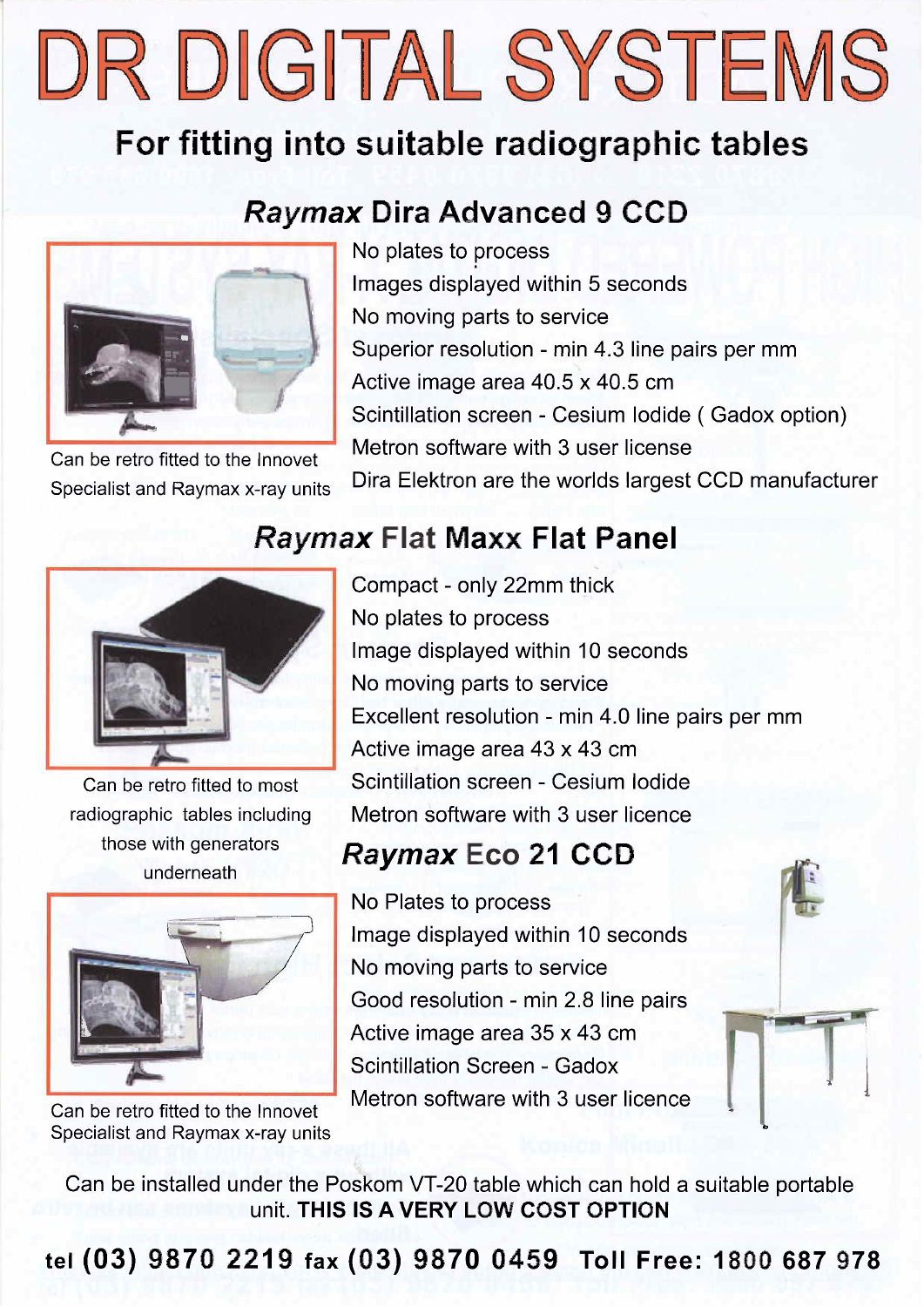## PORTABLE FLAT PANEL DR RAYMAX - FLASHRAY

## Equine 11x13

Light weight portable flat panel DR Active area 11x13 inch (28x33mm) Excellent resolution - 3.8 line pairs per mm Award winning Metron software with advanced features

## Small Animal/Equine 14x17DRT

Versatile large flat plate for use on table top, grid cabinet and out in the field. Active area 14x17 inch (35x43mm) Superb resolution - 5.0 line pairs per mm Award winning Metron software with advanced features Weight only 3.7kg



# CR - COMPUTED RADIOGRAPHY

A computer interprets impressions made by the x-ray beam on specially prepared imaging plates. The CR cassette is then fed into the system where the information is scanned and a digital image is created and sent to the monitor.

RADLINK CR Pro 2100 **I** 

 $\frac{1}{2}$ 

~ .

We have a range of CR units including:

CR-TECH 50205



## Radlink CR Pro 2100

Built in computer with touch screen.

Both of these units have sealed fiber optics and a "positive pressure" cabinet which prevents animal hairs entering the unit causing problems. They are also mobile which is often very convenient.

### CR TECH 50205

Excellent Value - High Throughput State of the Art Plate Moving System

FOR INFORMATION AND ADVICE ON ALL X-RAY AND DIGITAL SYSTEMS PLEASE GIVE US A CALL

tel (03) 9870 2219 fax (03) 9870 0459 Toll Free: 1800 687 978